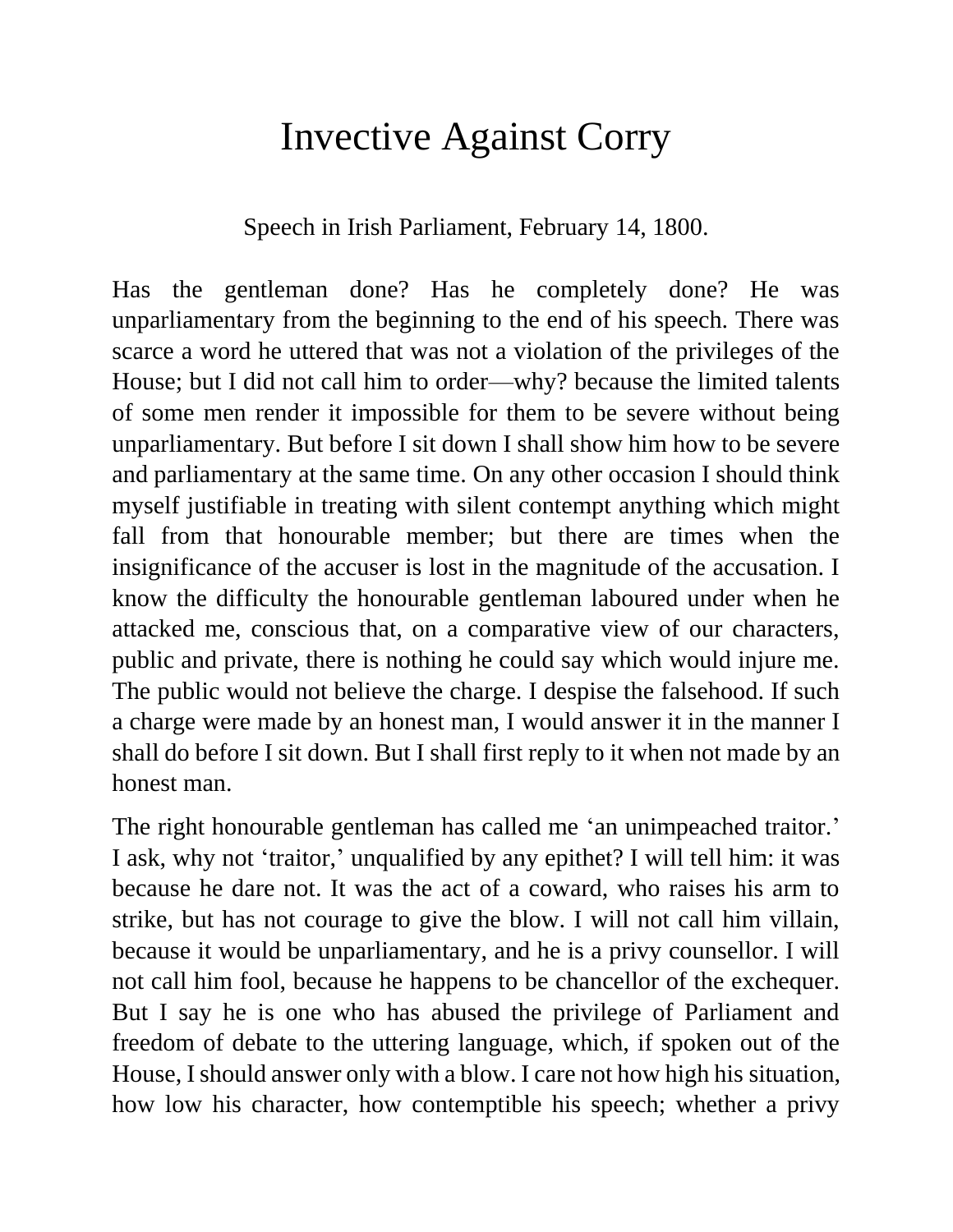counsellor or a parasite, my answer would be a blow. He has charged me with being connected with the rebels: the charge is utterly, totally, and meanly false. Does the honourable gentleman rely on the report of the House of Lords for the foundation of his assertion? If he does, I can prove to the committee there was a physical impossibility of that report being true. But I scorn to answer any man for my conduct, whether he be a political coxcomb, or whether he brought himself into power by a false glare of courage or not. I scorn to answer any wizard of the Castle throwing himself into fantastical airs. But if an honourable and independent man were to make a charge against me, I would say: 'You charge me with having an intercourse with the rebels, and you found your charge upon what is said to have appeared before a committee of the lords. Sir, the report of that committee is totally and egregiously irregular.' I will read a letter from Mr. Nelson, who had been examined before that committee; it states that what the report represents him as having spoken is not what he said.

From the situation that I held, and from the connections I had in the City of Dublin, it was necessary for me to hold intercourse with various descriptions of persons. The right honourable member might as well have been charged with a participation in the guilt of those traitors; for he had communicated with some of those very persons on the subject of parliamentary reform. The Irish government, too, were in communication with some of them.

The right honourable member has told me I deserted a profession where wealth and station were the reward of industry and talent. If I mistake not, that gentleman endeavoured to obtain those rewards by the same means; but he soon deserted the occupation of a barrister for those of a parasite and pander. He fled from the labour of study to flatter at the table of the great. He found the lords' parlour a better sphere for his exertions than the hall of the Four Courts; the house of a great man a more convenient way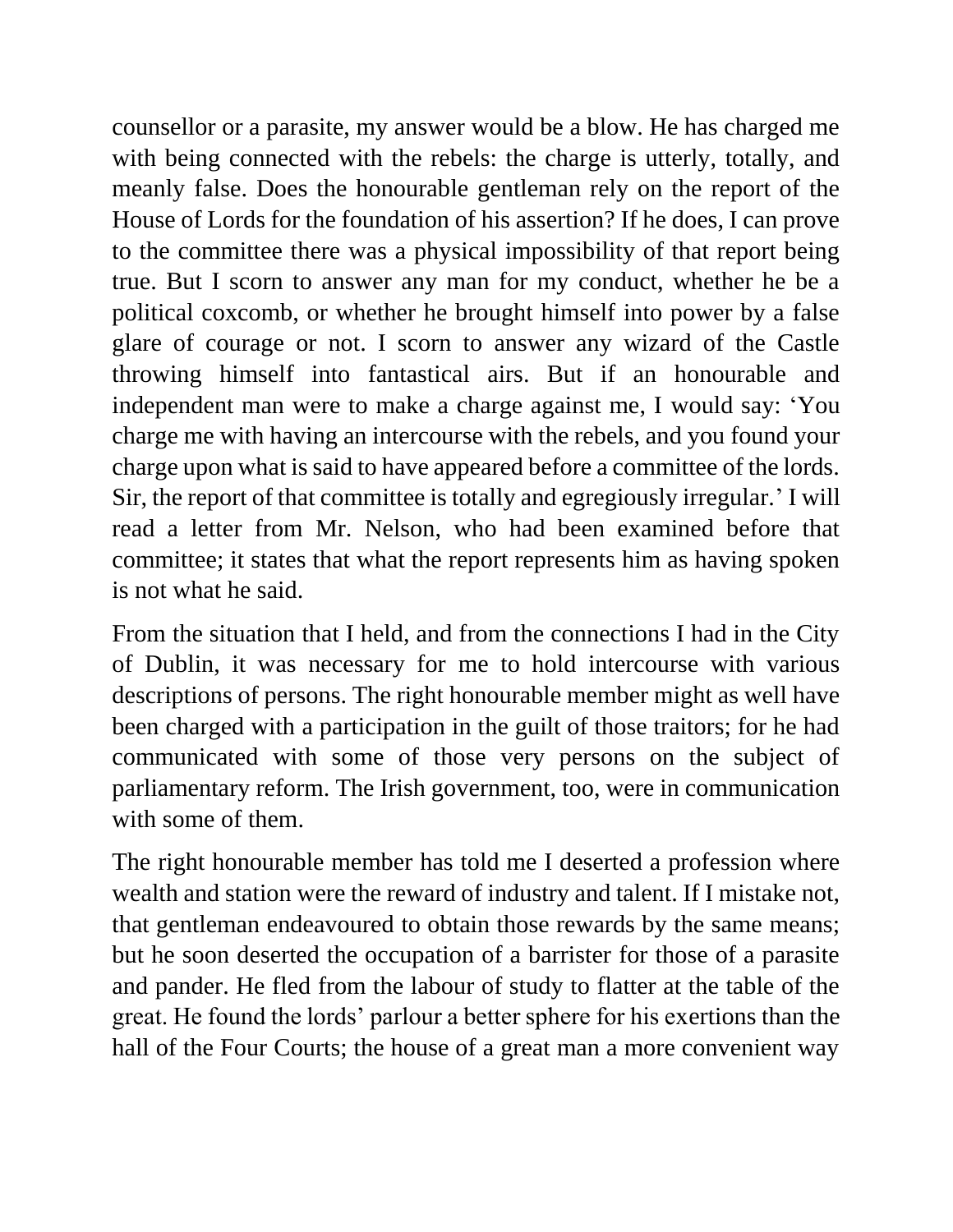to power and place; and that it was easier for a statesman of middling talents to sell his friends, than for a lawyer of no talents to sell his clients.

For myself, whatever corporate or other bodies have said or done to me, I from the bottom of my heart forgive them. I feel I have done too much for my country to be vexed at them. I would rather that they should not feel or acknowledge what I have done for them, and call me traitor, than have reason to say I sold them. I will always defend myself against the assassin; but with large bodies it is different. To the people I will bow: they may be my enemy—I never shall be theirs.

At the emancipation of Ireland, in 1782, I took a leading part in the foundation of that Constitution which is now endeavoured to be destroyed. Of that Constitution I was the author; in that Constitution I glory; and for it the honourable gentleman should bestow praise, not invent calumny. Notwithstanding my weak state of body, I come to give my last testimony against this union, so fatal to the liberties and interests of my country. I come to make common cause with these honourable and virtuous gentlemen around me; to try to save the Constitution; or if not to save the Constitution, at least to save our characters, and remove from our graves the foul disgrace of standing apart while a deadly blow is aimed at the independence of our country.

The right honourable gentleman says I fled from the country after exciting rebellion, and that I have returned to raise another. No such thing. The charge is false. The civil war had not commenced when I left the kingdom; and I could not have returned without taking a part. On one side there was the camp of the rebel; on the other, the camp of the minister, a greater traitor than that rebel. The stronghold of the Constitution was nowhere to be found. I agree that the rebel who rose against the government should have suffered; but I missed on the scaffold the right honourable gentleman. Two desperate parties were in arms against the Constitution. The right honourable gentleman belonged to one of those parties and deserved death. I could not join the rebel; I could not join the government;